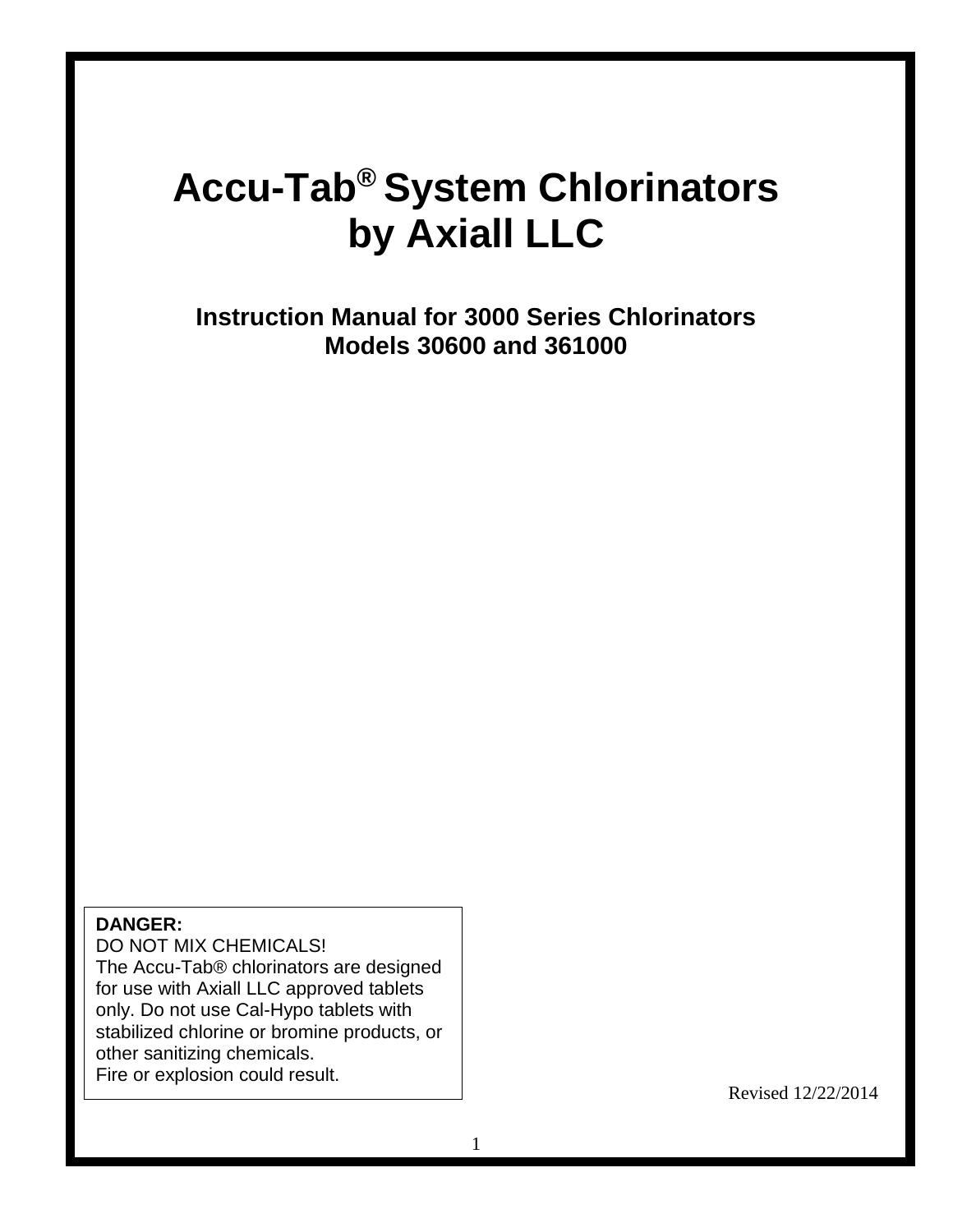# **Installation**

**The following installation instructions are for Figure 1 only. Other installations are similar and may require more or less equipment.** 

- 1. Locate the chlorinator near the use location.
- 2. Stop water flow in preparation for cutting the pipe.
- 3. Install the pipe TEE as shown in Fig. 1.
- 4. Install service valves on the supply and return lines to isolate the chlorinator.
- 5. Using PVC pipe (or flex hose) and appropriate fittings, including a control valve and flow meter, connect the supply line to the chlorinator.
- 6. Connect the return line in the same manner.
- 7. Pipe sizes as follows:

| Inlet | <b>Outlet</b> |
|-------|---------------|
|       |               |

- 8. Open the return service valve FIRST, then open the supply service valve and control valve to establish flow through the chlorinator. Check for leaks.
- 9. Make sure the sieve plate is in its proper position, resting in the groove.
- 10. Installation is now complete.

## **Installation – Atmospheric Return**

**Figure 1.** Include a return valve to allow easier cleaning.

### **Installation – Pressure Return**

**Figure 2.** Include a pump and check valve, Pump should be capable of required water flow through the chlorinator at the required system discharge pressure. .

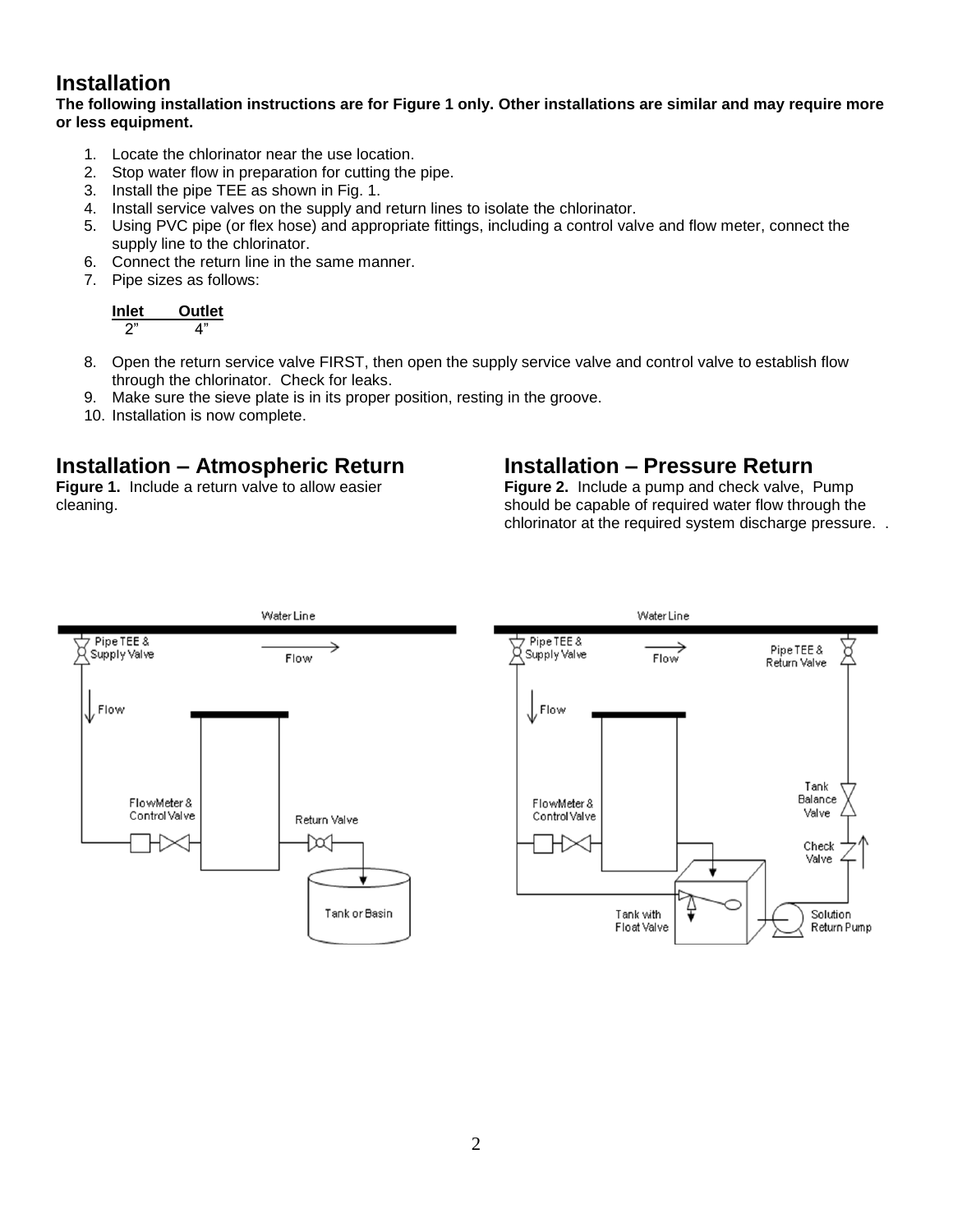# **Operation**

#### **To refill the chlorinator**

- 1. Isolate the chlorinator. **Important:** Close the supply valve BEFORE closing the return valve to prevent over-pressurization of the chlorinator.
- 2. Remove the lid. (Be careful not to inhale fumes.)
- 3. Fill the chlorinator with Axiall LLC Accu-Tab® SI Tablets.
- 4. Replace the lid.
- 5. Close the vacuum relief valve.

#### **To operate the chlorinator**

- 1. Start flow through the chlorinator. **Important:** Open the outlet valve BEFORE opening the inlet valve to prevent over-pressurization of the chlorinator.
- 2. Adjust the control valve to the desired setting. Check Available Chlorine regularly to determine the best setting.
- 3. Adjust the control valve and refill the chlorinator as needed to maintain chlorine levels.

# **Cleaning**

The chlorinator should be cleaned twice per year to remove any residual product that may accumulate inside the unit. Cleaning may be accomplished by soaking in a dilute acid solution. Addition of muriatic acid will lower the pH of the water. Be prepared to add a suitable pH increaser after cleaning is complete.

#### **Preparation for cleaning:**

- 1. Have 2 gallons of muriatic acid ready to add to the chlorinator. Wear rubber gloves and rinse all equipment thoroughly when finished.
- 2. Have a clean, empty container for storage of any tablets inside the chlorinator.
- 3. Always use appropriate safety equipment while servicing the chlorinator or handling chemicals.

#### **To clean the chlorinator while installed:**

- 1. Isolate the chlorinator from the system by closing both the return and supply valves.
- 2. Remove the lid and remove all the tablets from the chlorinator. Temporarily place these tablets in the clean, empty container.
- 3. Rinse the chlorinator with water and (with the lid removed) open the return valve temporarily to drain the chlorinator.
- 4. Close the return valve and repeat step number 3.
- 5. Close the return valve and fill the chlorinator with water so there is about one inch of water above the sieve plate. Using rubber gloves and other safety protection, carefully pour the muriatic acid into the chlorinator including the walls of the chlorinator. **ALWAYS ADD ACID TO WATER, NEVER ADD WATER TO ACID.** Leave the lid removed and do not breathe any fumes.
- 6. Let soak for 30 minutes.
- 7. After 30 minutes, open the return valve. Open the supply valve and flush the chlorinator for 30 minutes at 10-20 gpm.
- 8. After 30 minutes of flushing, isolate the chlorinator and rinse the walls with water. Drain the chlorinator by temporarily opening the return valve. Rinse a second time and drain.
- 9. Cleaning is now complete.